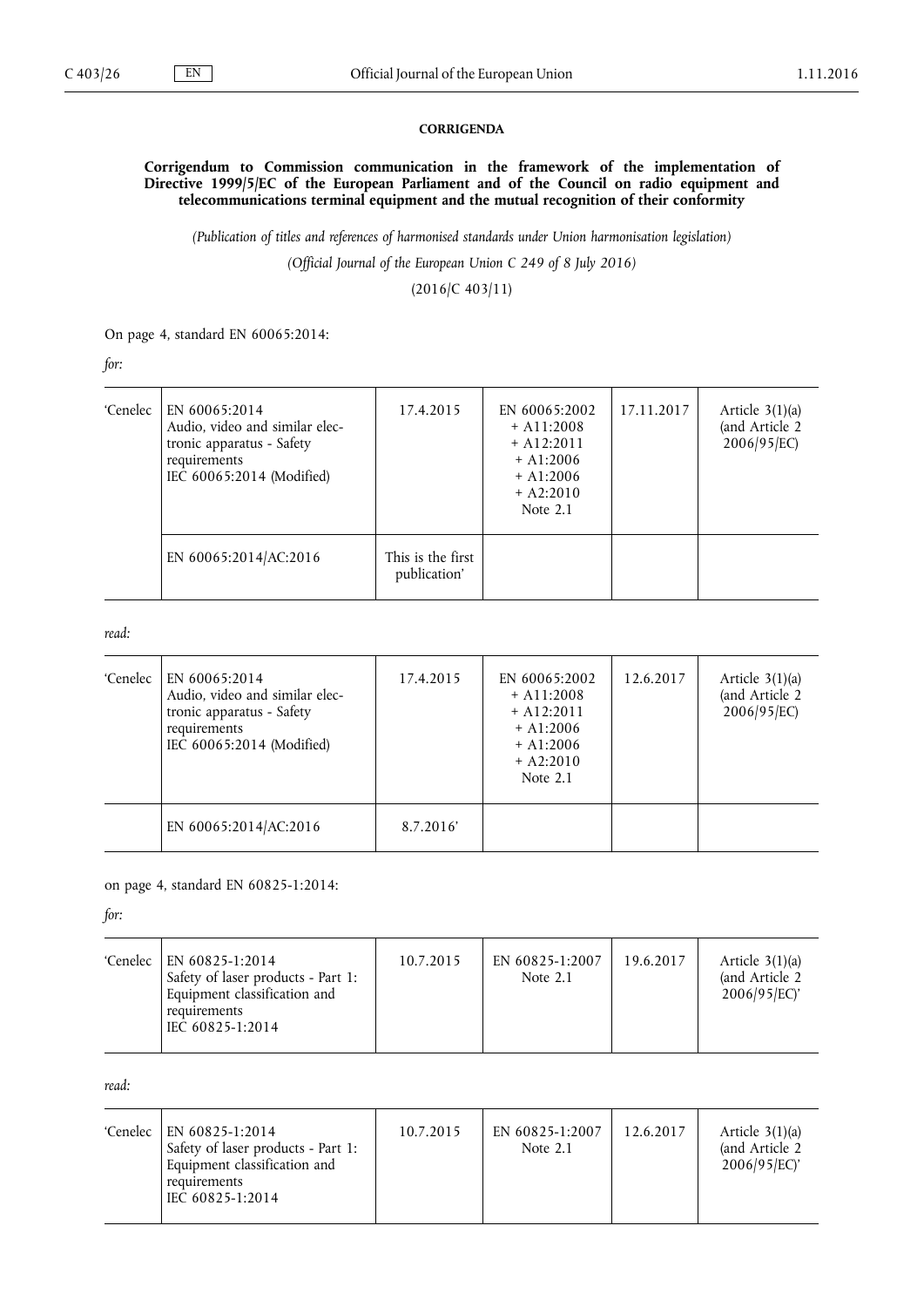# on page 6, standard EN 61000-3-2:2014:

*for:*

| Article $3(1)(b)'$<br>EN 61000-3-2:2014<br>'Cenelec<br>EN 61000-3-2:2006<br>30.6.2017<br>17.4.2015<br>Electromagnetic compatibility<br>$+$ A1:2009<br>(EMC) - Part 3-2: Limits - Limits<br>$+ A2:2009$<br>for harmonic current emissions<br>Note 2.1<br>(equipment input current $\leq 16$ A<br>per phase)<br>IEC 61000-3-2:2014 |
|----------------------------------------------------------------------------------------------------------------------------------------------------------------------------------------------------------------------------------------------------------------------------------------------------------------------------------|
|----------------------------------------------------------------------------------------------------------------------------------------------------------------------------------------------------------------------------------------------------------------------------------------------------------------------------------|

*read:*

| 'Cenelec | EN 61000-3-2:2014<br>Electromagnetic compatibility<br>(EMC) - Part 3-2: Limits - Limits                    | 17.4.2015 | EN 61000-3-2:2006 <br>$+$ A1:2009<br>$+ A2:2009$ | 12.6.2017 | Article $3(1)(b)$ ' |
|----------|------------------------------------------------------------------------------------------------------------|-----------|--------------------------------------------------|-----------|---------------------|
|          | for harmonic current emissions<br>(equipment input current $\leq 16$ A<br>per phase)<br>IEC 61000-3-2:2014 |           | Note 2.1                                         |           |                     |

on pages 8 and 9, standard EN 62368-1:2014:

*for:*

| 'Cenelec | EN 62368-1:2014<br>Audio/video, information and<br>communication technology equip-<br>ment - Part 1: Safety requirements<br>(IEC 62368-1:2014, modified)<br>IEC 62368-1:2014 (Modified) | 17.4.2015                        | EN 60065:2014<br>EN 60950-1:2006<br>$+$ A11:2009<br>$+$ A12:2011<br>$+$ A1:2010<br>$+ A2:2013$<br>Note $2.1$ | 20.6.2019 | Article $3(1)(a)$<br>(and Article 2<br>2006/95/EC) |
|----------|-----------------------------------------------------------------------------------------------------------------------------------------------------------------------------------------|----------------------------------|--------------------------------------------------------------------------------------------------------------|-----------|----------------------------------------------------|
|          | EN 62368-1:2014/AC:2015                                                                                                                                                                 | This is the first<br>publication |                                                                                                              |           |                                                    |
|          | EN 62368-1:2014/AC:2015                                                                                                                                                                 | This is the first<br>publication |                                                                                                              |           |                                                    |
|          | EN 62368-1:2014/AC:2015                                                                                                                                                                 | 10.7.2015'                       |                                                                                                              |           |                                                    |

*read:*

| 'Cenelec | EN 62368-1:2014<br>Audio/video, information and<br>communication technology equip-<br>ment - Part 1: Safety requirements<br>(IEC 62368-1:2014, modified)<br>IEC 62368-1:2014 (Modified) | 17.4.2015 | EN 60065:2014<br>EN 60950-1:2006<br>$+$ A11:2009<br>$+$ A12:2011<br>$+$ A1:2010<br>$+ A2:2013$<br>Note 2.1 | 12.6.2017 | Article $3(1)(a)$<br>(and Article 2<br>2006/95/EC) |
|----------|-----------------------------------------------------------------------------------------------------------------------------------------------------------------------------------------|-----------|------------------------------------------------------------------------------------------------------------|-----------|----------------------------------------------------|
|          | EN 62368-1:2014/AC:2015                                                                                                                                                                 | 10.7.2015 |                                                                                                            |           |                                                    |
|          | EN 62368-1:2014/AC:2015                                                                                                                                                                 | 8.7.2016  |                                                                                                            |           |                                                    |
|          | EN 62368-1:2014/AC:2015                                                                                                                                                                 | 8.7.2016  |                                                                                                            |           |                                                    |